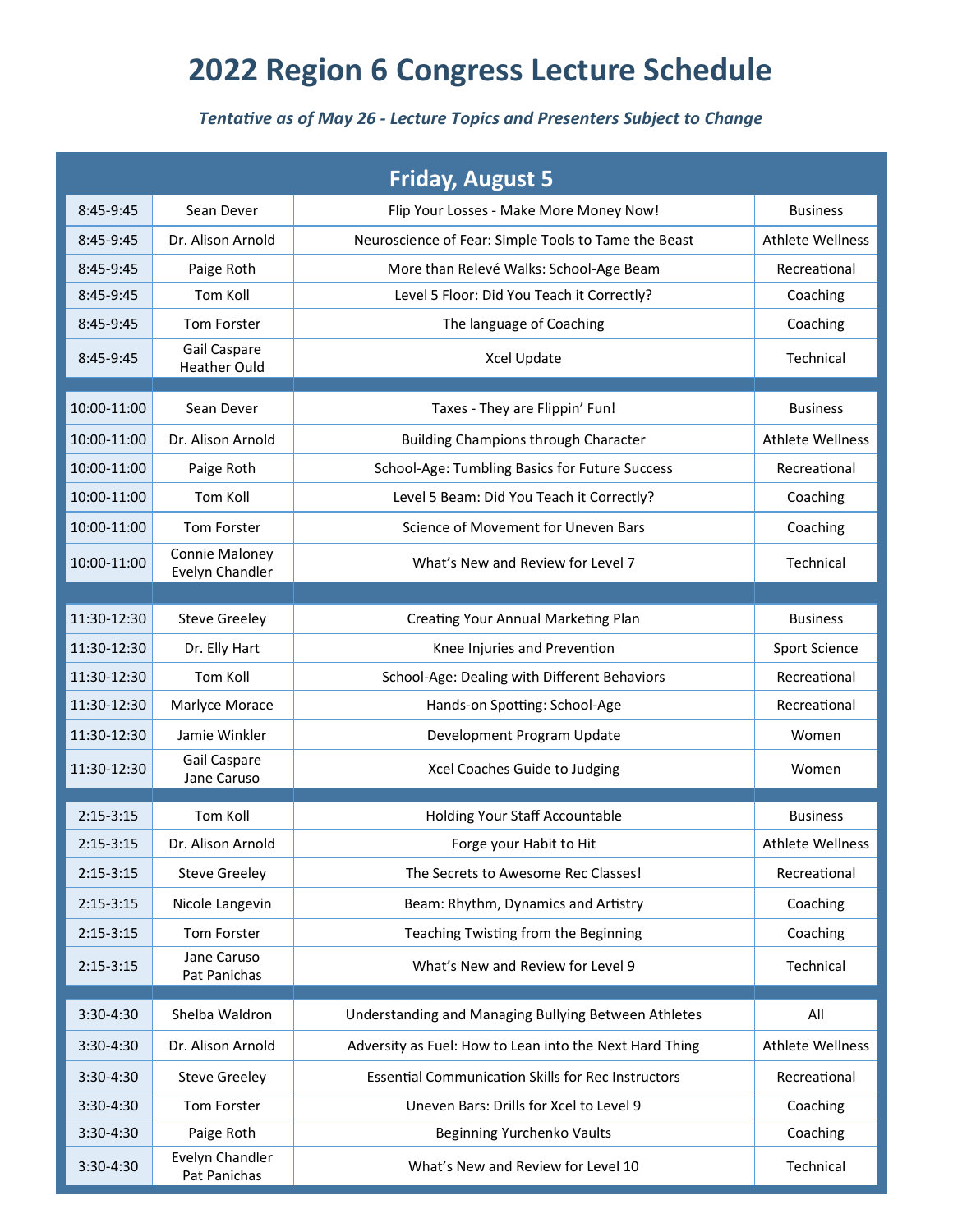| <b>Saturday, August 6</b> |                                     |                                                                                                       |                         |  |  |  |  |
|---------------------------|-------------------------------------|-------------------------------------------------------------------------------------------------------|-------------------------|--|--|--|--|
| $8:45-9:45$               | <b>Steve Greeley</b>                | Amp Up Your Staff Training                                                                            | <b>Business</b>         |  |  |  |  |
| 8:45-9:45                 | <b>Brian Pickard</b>                | <b>Core Training Progressions</b>                                                                     | Sport Science           |  |  |  |  |
| 8:45-9:45                 | Paige Roth                          | School-Age: Fun and Progressive Vault Drills                                                          | Recreational            |  |  |  |  |
| 8:45-9:45                 | Tom Koll                            | Level 4 Floor: Did You Teach it Correctly?                                                            | Coaching                |  |  |  |  |
| 8:45-9:45                 | <b>Steve Arkell</b>                 | <b>Common Traits of Great Vaults</b>                                                                  | Coaching                |  |  |  |  |
| 8:45-9:45                 | Maria DeCristoforo                  | Beam Connections & Series: the Good, the Rhythmic, and the Broken                                     | Technical               |  |  |  |  |
| 10:00-11:00               | Sean Dever                          | <b>Employment Practices We All MUST Know</b>                                                          | <b>Business</b>         |  |  |  |  |
| 10:00-11:00               | <b>Brian Pickard</b>                | <b>Functional Fitness Circuits</b>                                                                    | Sport Science           |  |  |  |  |
| 10:00-11:00               | Annette Robert                      | Let's Prop it Up!                                                                                     | Recreational            |  |  |  |  |
| 10:00-11:00               | Tom Koll                            | Level 4 Beam: Did You Teach it Correctly?                                                             | Coaching                |  |  |  |  |
| 10:00-11:00               | <b>Steve Arkell</b>                 | <b>Uneven Bars: Developmental Progressions</b>                                                        | Coaching                |  |  |  |  |
| 10:00-11:00               | Jane Caruso<br>Evelyn Chandler      | What's New and Review for Level 8                                                                     | Technical               |  |  |  |  |
| 11:30-12:30               | <b>Steve Greeley</b>                | The Art of Leadership Communication                                                                   | <b>Business</b>         |  |  |  |  |
| 11:30-12:30               | Dr. Elly Hart                       | <b>Back Pain and Prevention</b>                                                                       | Sport Science           |  |  |  |  |
| 11:30-12:30               | Annette Robert                      | Uneven Bars: Drills for your Classes                                                                  | Recreational            |  |  |  |  |
| 11:30-12:30               | Marlyce Morace                      | Hands-on Spotting: Intermediate                                                                       | Coaching                |  |  |  |  |
| 11:30-12:30               | Nicole Langevin                     | Choreographed Warm-ups: Your One-Stop Shop                                                            | Coaching                |  |  |  |  |
| 11:30-12:30               | <b>Steve Arkell</b><br>Pat Panichas | Uneven Bars Skills: Good/Better/Best - a Coach and Judge Perspective                                  | Women                   |  |  |  |  |
| $2:15-3:15$               | Sean Dever                          | Lower the Degree of Difficulty in your OPERATIONS!                                                    | <b>Business</b>         |  |  |  |  |
| $2:15-3:15$               | Shira Lewis                         | How Physical Therapy Can Solve Common Gymnastics Errors                                               | Sport Science           |  |  |  |  |
| $2:15-3:15$               | Paige Roth                          | Games! Games! Games!                                                                                  | Recreational            |  |  |  |  |
| $2:15-3:15$               | Tom Koll                            | Level 3 Floor Exercise                                                                                | Coaching                |  |  |  |  |
| $2:15-3:15$               | <b>Steve Arkell</b>                 | How to Create a Positive Work Culture                                                                 | Coaching                |  |  |  |  |
| $2:15-3:15$               | Lois Colburn<br>Randy Lane          | <b>NCAA Update</b>                                                                                    | Collegiate              |  |  |  |  |
| 3:30-4:30                 | Shelba Waldron                      | Generation Z on Staff: Understanding, Managing,<br>and Increasing Resiliency in your Youngest Coaches | <b>Business</b>         |  |  |  |  |
| 3:30-4:30                 | Ariana LeBlanc                      | Helping Your Gymnast Reach Peak Performance                                                           | <b>Athlete Wellness</b> |  |  |  |  |
| 3:30-4:30                 | Annette Robert                      | <b>Lesson Plans</b>                                                                                   | Recreational            |  |  |  |  |
| 3:30-4:30                 | Tom Koll                            | Level 3 Balance Beam                                                                                  | Coaching                |  |  |  |  |
| $3:30-4:30$               | Nicole Langevin                     | Dear Coaches, Here's 0.8 Back                                                                         | Coaching                |  |  |  |  |
| 3:30-4:30                 | Gail Caspare                        | Xcel Mystery Uh-Ohs                                                                                   | Technical               |  |  |  |  |